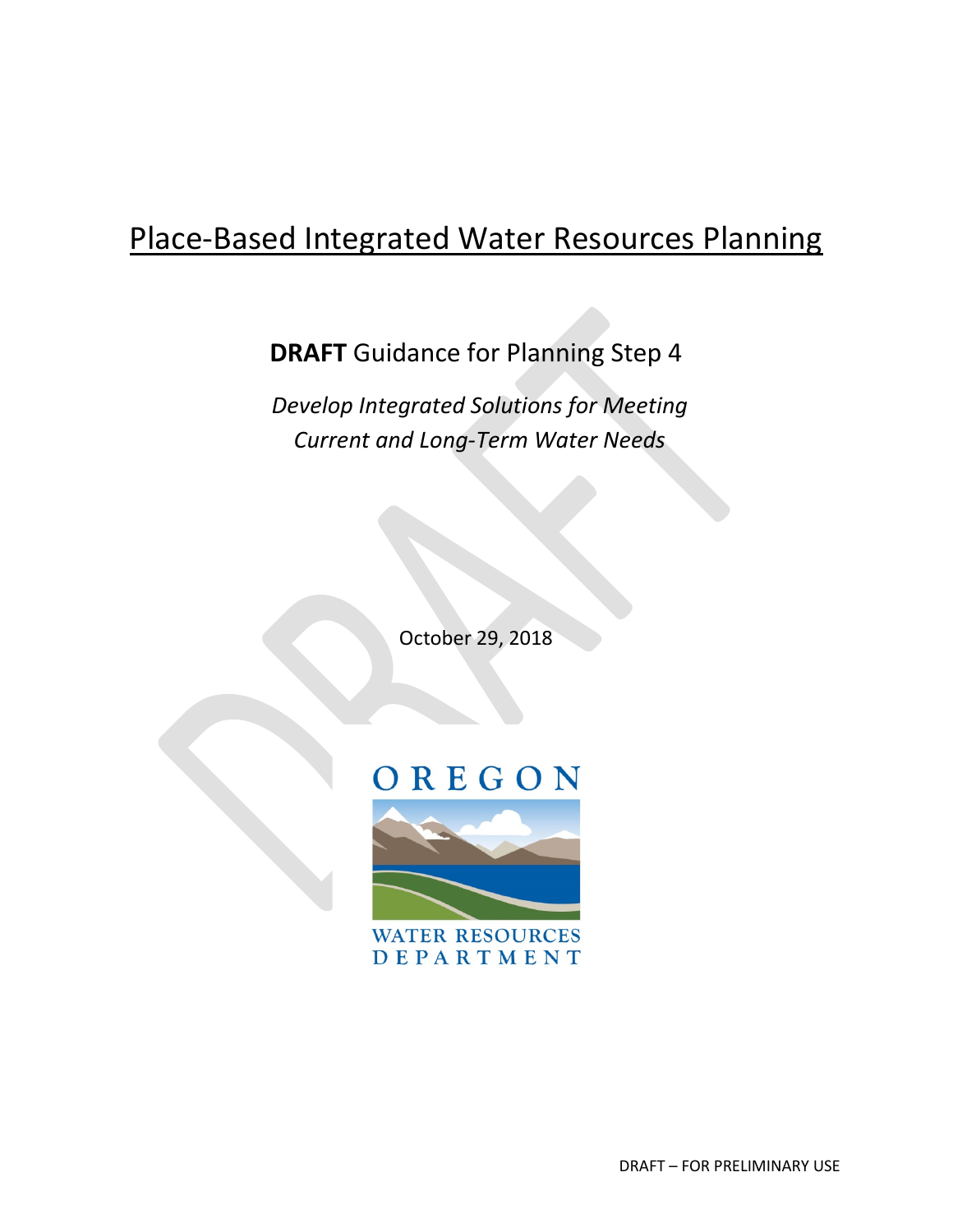*Water is a finite resource with growing demands; water scarcity is a reality in Oregon. Water-related decisions should rest on a thorough analysis of supply, the demand/need for water, the potential for increasing efficiencies and conservation, and alternative ways to meet these demands.*

**Oregon's Integrated Water Resources Strategy Policy Advisory Group (2016)**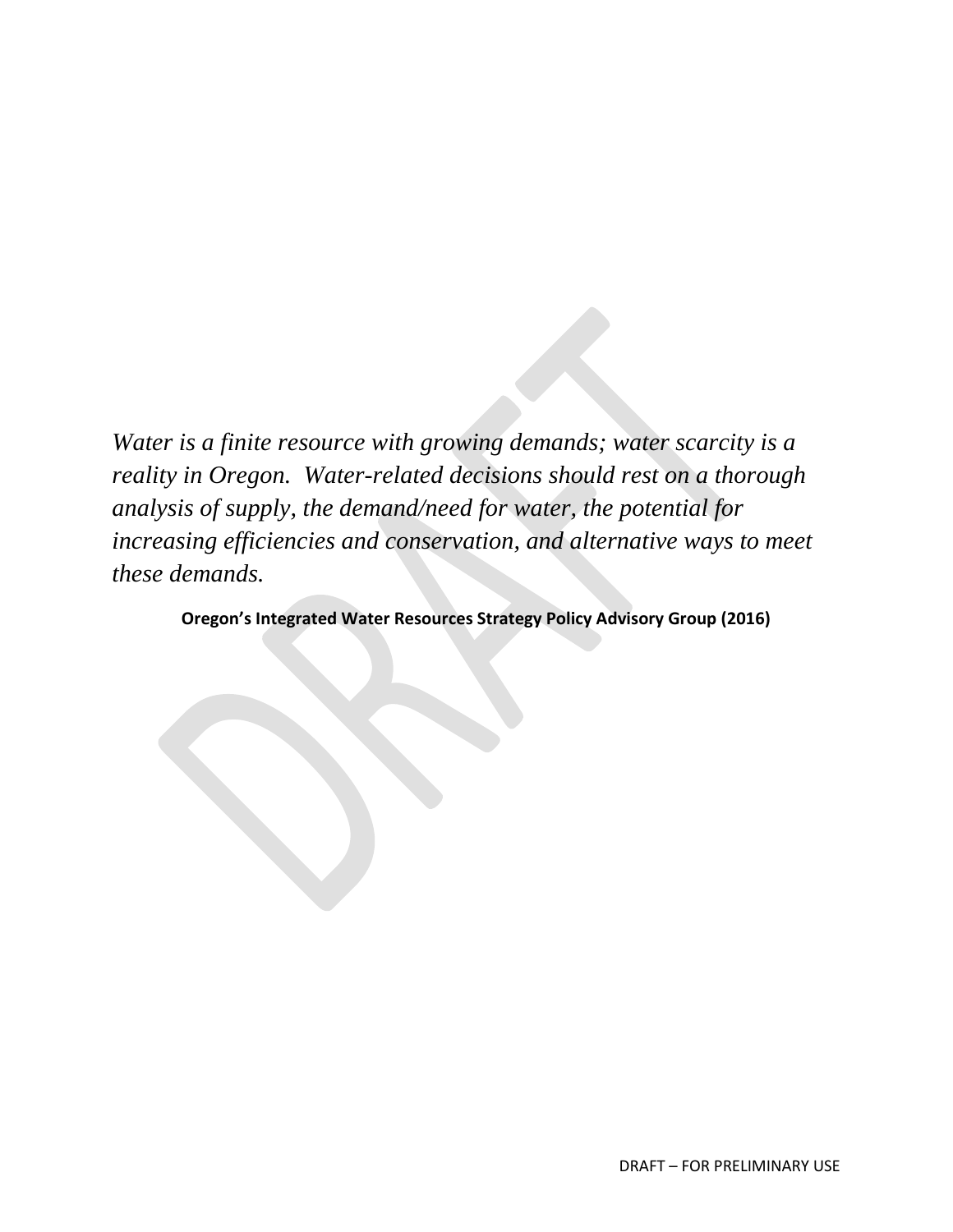## **Table of Contents**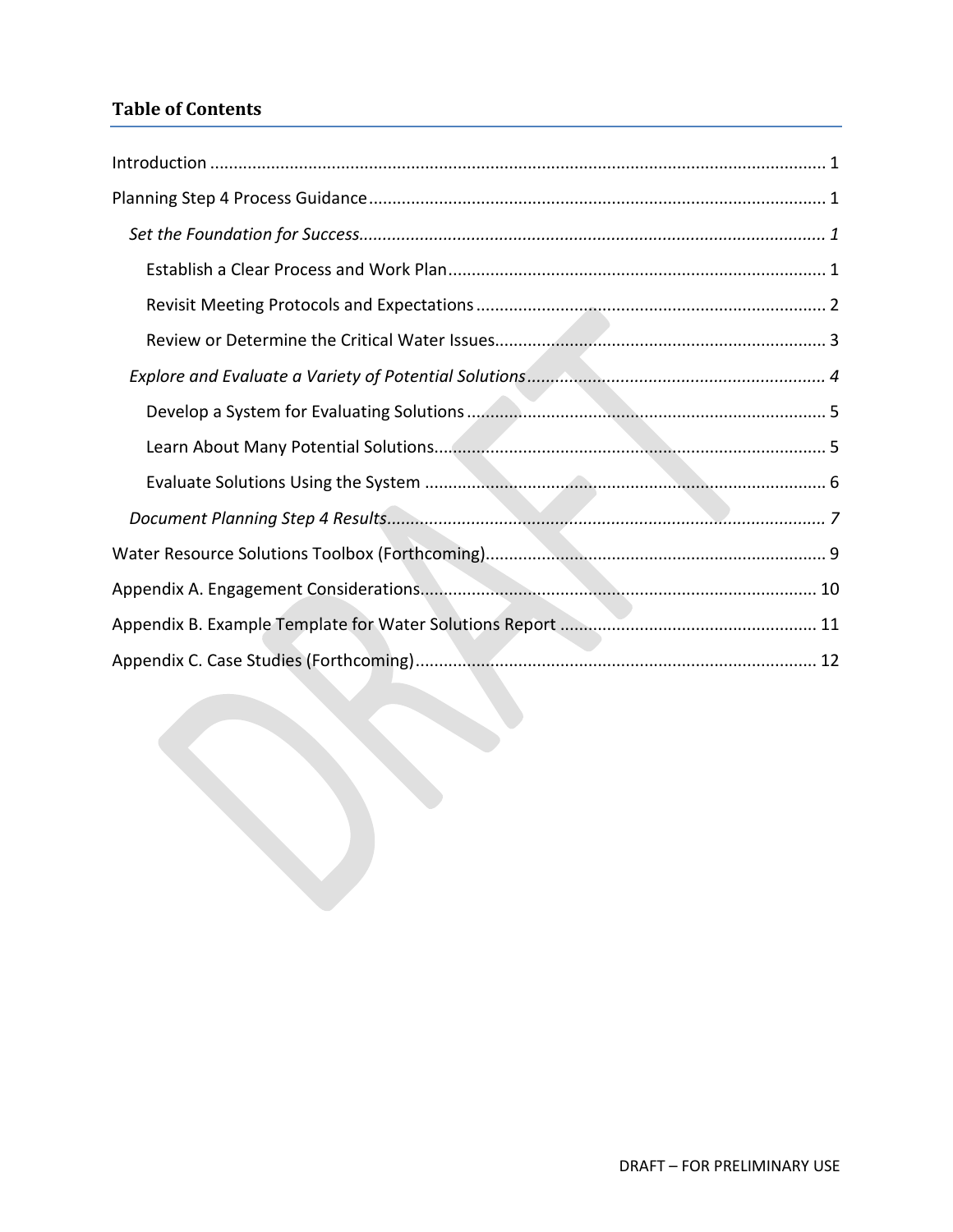This page intentionally left blank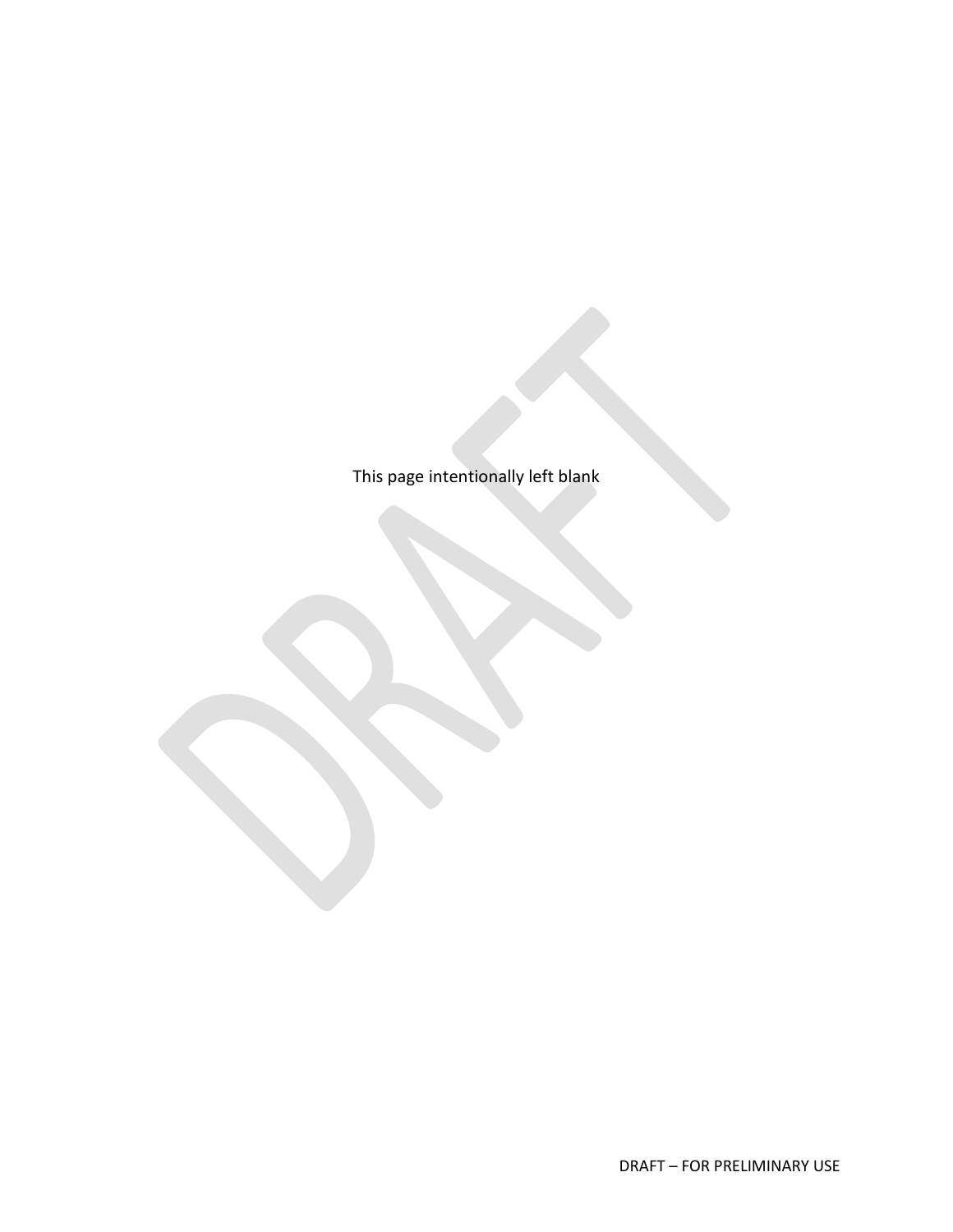## <span id="page-4-0"></span>**Introduction**

During Planning Steps 2 and 3, the planning group worked to understand the water resources and the current and future water needs in the planning area. The critical water issues facing the community are becoming clear. Planning Step 4 is the time and opportunity to explore a wide range of "water solutions" and determine which solutions (and corresponding recommended actions) the planning group wants to pursue in order to address the identified critical water issues.

What is a "Water Solution"?

Water solutions are the strategies, practices, programs, projects, studies, management actions, and other efforts taken to address a critical water issue.

This guidance is intended to highlight planning process steps to consider during Planning Step 4 and introduce planning groups to a broad spectrum of potential solutions to address critical water issues. However, planning groups may customize the planning process and develop innovative solutions to best fit the geographic circumstances - while also adhering to the key planning principles described in the 2015 Draft Place-Based Planning Guidelines.

This document contains two major sections plus appendices:

- 1. **Process Guidance.** The process guidance provides a suggested framework for completing Planning Step 4. The guidance is designed to set planning groups up for success in navigating what can be challenging conversations around water solutions. The components of the process guidance will help the planning group achieve consensus on its selection of critical water issues and solutions as well as set the group up to effectively implement those solutions.
- 2. **Water Resource Solutions Toolbox.** [Forthcoming] This section provides information and resources for understanding and exploring a variety of potential solutions. Most of the categories of solutions were introduced in the 2015 Draft Guidelines beginning on Page 11. Please review that section of the 2015 Draft Guidelines which describes many - but certainly not all - solutions that can be explored, considered, and applied as appropriate, to the critical water issues identified by the planning group.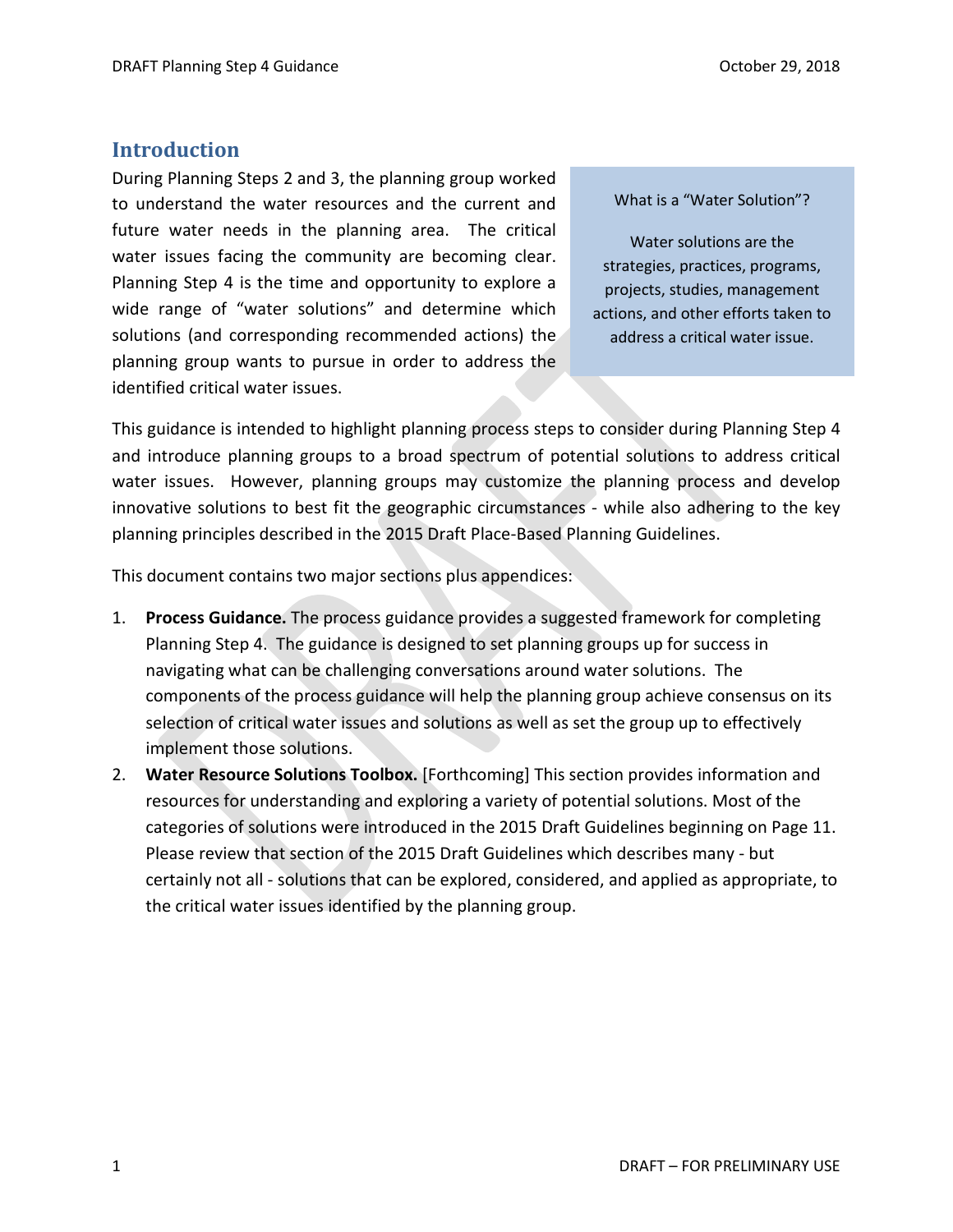#### **Disclaimer**

This DRAFT guidance and toolbox is intended to assist you in completing the place-based planning process as outlined in the 2015 DRAFT Guidelines. It is up to the conveners and the planning group how they use this information in their respective planning processes. This is a DRAFT resource that will be refined and improved over time as planning groups use it and provide feedback. It can serve as a conversation starter as groups begin to think about these complex concepts, but it is not meant to be all inclusive or exhaustive. Each planning group and their planning partners will identify the questions, approaches, data, and tools that are relevant and useful to their planning effort. In terms of how work is accomplished, each partner is responsible for determining how they will contribute to the planning process and what they may be able to contribute in terms of assistance.

#### **Requesting Assistance for Planning Step 4**

If you intend to request assistance from partners or state and federal resource agencies, please note that each organization is responsible for determining 1) whether they can provide assistance, and 2) the process by which groups can request assistance. Partners may have limited capacity to provide assistance. Planning groups requesting technical assistance from OWRD must follow the process outlined in the Requesting Coordinated Technical Assistance Memo developed by OWRD.

## **Feedback and Continuous Improvements**

This resource will be continuously revised and updated as information changes. We welcome your feedback at any time on anything contained in the process guidance or toolbox. Over the next year we will consult with members of the planning groups as well as other external content experts to refine and improve upon these materials. If you would like to contribute a planning question, please do so by filling out [this form.](https://docs.google.com/forms/d/e/1FAIpQLScDjg3bT7xj7SdXCpPGPCDIyTyidTJOxint_NleDs7ydwErNg/viewform) If you would like to provide input on this guidance, please email your thoughts or feedback to [placebasedplanning@wrd.state.or.us.](mailto:placebasedplanning@wrd.state.or.us)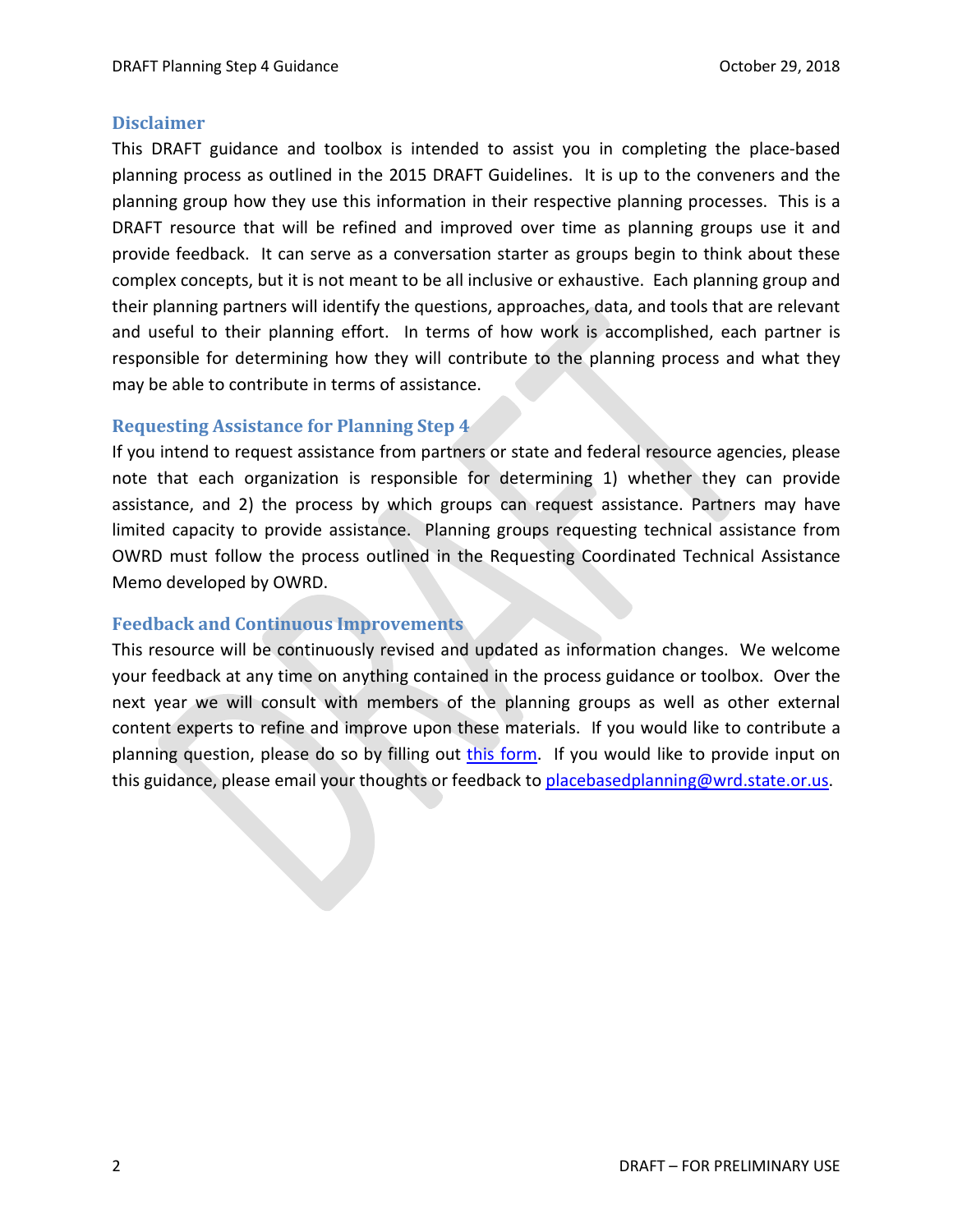# <span id="page-6-0"></span>**Planning Step 4 Process Guidance**

#### <span id="page-6-1"></span>**Set the Foundation for Success**

At this phase in the planning process, it is important to ensure the stage is set to gain a clear understanding of the critical water issues facing the community and to conduct a deliberate analysis of potential solutions. The following three sections offer guidance on setting a solid foundation for success.

#### <span id="page-6-2"></span>**Establish a Clear Process and Work Plan**

In order to proceed smoothly and efficiently through Planning Step 4, it is important to develop a clear process and work plan that participants understand. The process should provide participants the opportunity to engage at key decision points according to the planning group's governance agreement. The call out box to the right provides an example of what steps a planning group might take to complete Planning Step 4.

The work plan should address who will do which pieces of work, in what timeframe, and also describe the opportunities for broader input and review of the work. Some stakeholder engagement considerations are described in

## **Planning Step Process Laid Out in this Guidance**

- 1. Scope the planning step & develop work plan
- 2. Revisit meeting protocols and expectations
- 3. Define the critical water issues
- 4. Develop a system for evaluating solutions
- 5. Learn about many potential solutions
- 6. Evaluate solutions using the system
- 7. Identify recommended actions for priority solutions
- 8. Document findings

Appendix A. Planning participants need adequate time to review, comment, and discuss key work products. Some participants may need a month or more to review larger documents and provide substantial review and feedback. Below are some questions that may help establish a clear process and work plan:

- 1. **Goals** What are our goals during this step? What do we hope to accomplish?
- 2. **Scope** What will we do to accomplish our identified goals? What is the scope and scale of that work? How can we be strategic in our focus?
- 3. **Work Products** What work products will be developed? What deadlines do they have?
- 4. **Schedule** What is the timeline or schedule for accomplishing this work? What are some important milestones?
- 5. **Cost** What is the budget for this work? What financial resources are available to complete this work? Are there any financial constraints?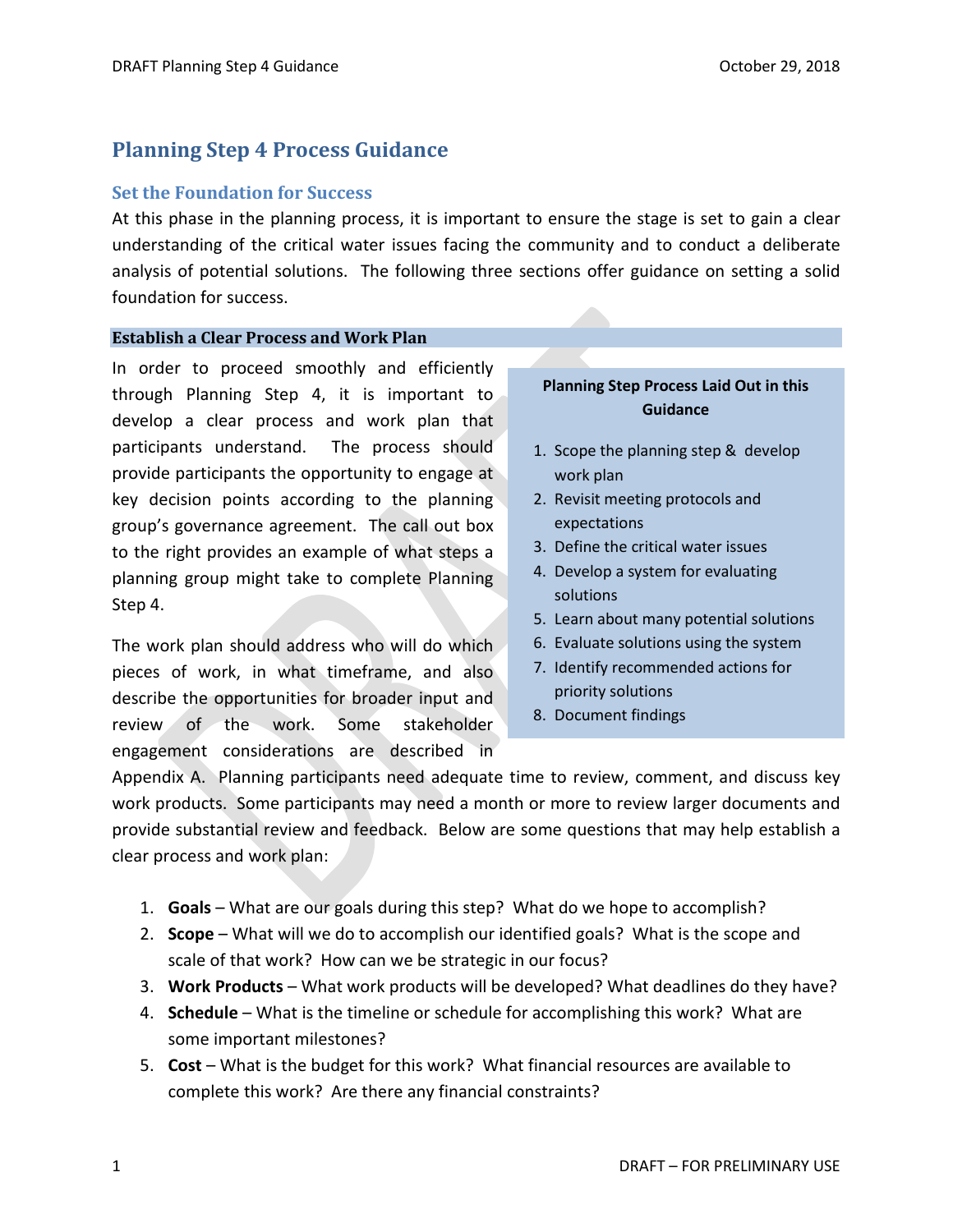- 6. **Resources** What expertise do we have in our group? What is the capacity of our partners to assist? Do we have the right people to work on this task/work product?
- 7. **Organization/Roles** Who will work on this task? How will they be organized? What is their assignment? How often will they meet and what are the time expectations?
- 8. **Communication** When and how will we report back to the larger group about our progress?
- 9. **Quality assurance** How will we ensure the validity of information used? What are our quality assurance standards as a group?
- 10. **Review** What is the review process for work produced? What are the decision-points?
- 11. **Engagement** Do we have at least one representative for each water interest/user group in our process to help inform our process? What is the larger engagement strategy to involve other stakeholders?
- 12. **Decision-making** What process will we use to make decisions? What are the key decision-points?
- 13. **Conflicts and risk management** What risks do we anticipate and how will we manage them? What process will we use to resolve conflicts?

#### <span id="page-7-0"></span>**Revisit Meeting Protocols and Expectations**

Revisiting ground rules, meeting protocols, and other planning group norms and expectations will help maintain respectful and cooperative conversations when discussing various solutions. The group might revisit their governance agreement to make sure it still fits their needs, and revise it if needed. Reviewing the governance agreement provides an opportunity to remind partners and other participants about how the group will work to reach consensus when identifying a set of solutions. Clarity around the process, the work plan, and protocols will help planning participants know what is expected of them, what to expect from the conveners or or coordinating/steering committee, and what they can expect from each other.

The convener(s) and facilitator(s) should take an active role in guiding an open and productive discussion. Participants will likely have questions, ideas, and concerns along the way that need to be considered in order to gain a clear understanding and agreement. It is important that the facilitator keep everyone engaged; participants who are quiet and reserved should be given alternative ways to engage. Do not mistake silence for agreement.

At some point in the process of evaluating solutions it may become apparent that the group is stuck short of consensus and further progress cannot be made. Use of a skilled outside mediator may be necessary to work through this challenge or refocus the group on the areas where there is agreement. The planning group may want to consider finding a mediator before beginning the planning step work.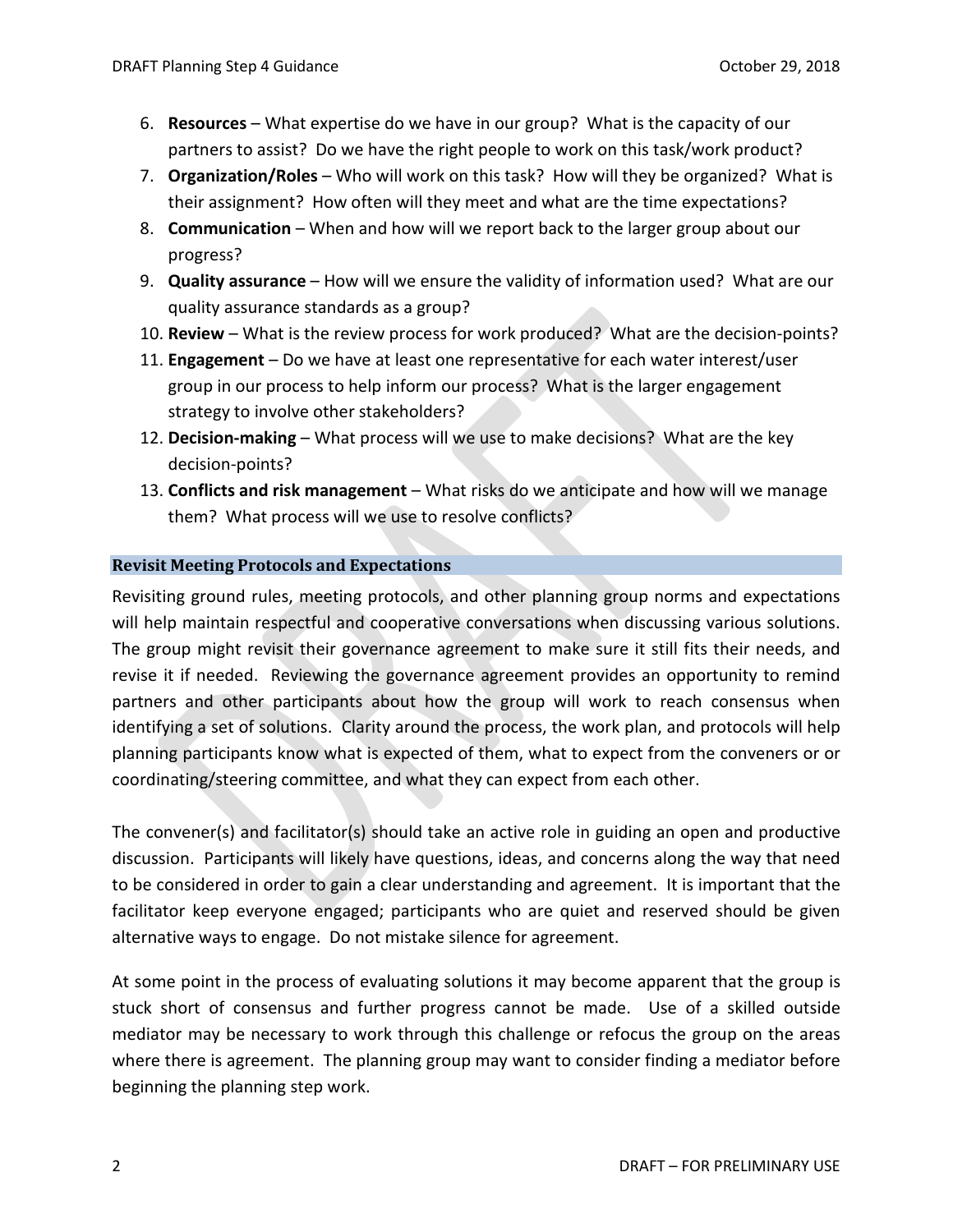#### <span id="page-8-0"></span>**Review or Determine the Critical Water Issues**

When the planning group and the broader community understand the water resource situation and the critical water issues in the planning area, they are more likely to understand the value of the solutions identified during this planning step. Understanding the critical water issues helps prioritize and later communicate the importance and need for solutions. Therefore, if the critical water issues are not already determined, the key findings from Planning Steps 2 and 3 should be reviewed and discussed early in this planning step to develop a list of critical water issues.

A critical water issue is a water related problem or challenge that if not resolved will inhibit the ability of the community and other interests to meet the instream and out-of-stream water needs. Critical water issues can include, but are not limited to data gaps, water quality concerns, water supply shortfalls, and ecosystem impacts. The critical water issues can be formed into problem statements, quantified to the extent possible, and prioritized. Also, when possible, a metric or measurement of progress should be developed for each critical water issue so the effectiveness of the solutions can be monitored/evaluated. If desired, the planning group can organize/group critical water issues by type (e.g., instream, agricultural, municipal, or industrial) or area (e.g., stream reach or sub-watershed). The following are three hypothetical problem statements and corresponding metrics:

*Deer Creek Instream Critical Water Issue. The 3-mile stream reach of Deer Creek between Jones Road and Highway 2 is important habitat for threatened steelhead and salmon. The instream need in the reach from June through September is 10 cubic feet per second (cfs). The usable habitat is greatly diminished since streamflow is rarely above 3 cfs during July and August. There are several legal water diversions from Deer Creek upstream of Jones Road. Of the six instream critical water issues identified, this is the highest priority to be addressed.* 

*A metric to monitor success at addressing this critical water issue is constant summer stream flow at or above 10 cfs, June through September, within the stream reach. The existing stream gage operated by USGS located 1 mile upstream of Highway 2 is a convenient point of monitoring and additional access is possible at both Jones Road and Highway 2.*

*Bear Creek Irrigation District Critical Water Issue. The Bear Creek Irrigation District diverts water from Bear Creek into an unlined, earthen canal to serve high-value farmland. Farmers within the district use flood-irrigation methods on 80% of the land and wheel-lines on 20%. Water rights held by the district and its members total 40 cfs. The district's diversion is typically reduced to about 20 cfs sometime in July or August*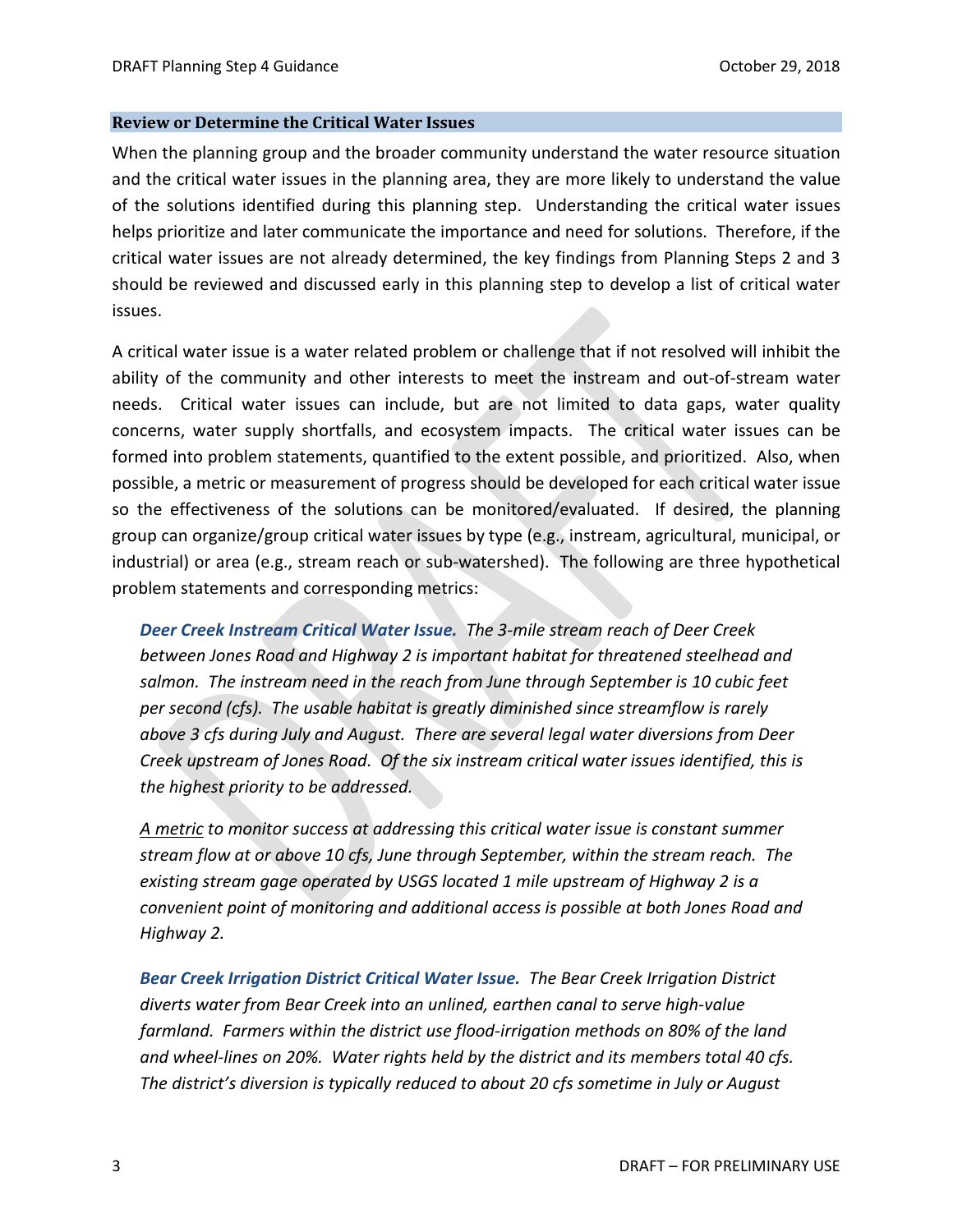*due to the priority for water by downstream senior water rights, so 50% of the land often lacks water for late-season irrigation. Of the five agriculture-related critical water issues identified, this is the third highest priority to be addressed.*

*A metric to monitor success at addressing this critical water issue is the percent of the land within the district reliably irrigated through the irrigation season. If the district members desire 100% of the land to be reliably irrigated, they can measure progress relative to the current 50%.* 

*Groundwater Elevation Data Gap Critical Water Issue. There exists a gap in the understanding of the alluvial groundwater aquifer beneath much of the planning area due to a scarcity of groundwater elevation data. The aquifer is pumped substantially for beneficial municipal and irrigation uses in a 20-square mile area. There are only four wells where groundwater elevation data is recorded quarterly and they are clustered into two adjacent square-mile sections (10% of the 20 sections). Of the known data gaps, groundwater elevation data is the highest ranked priority.*

*A metric to measure success at filling this priority data gap might be the percentage of square-mile sections where one or more wells are used to collect quarterly groundwater elevation measurements.* 

Notice that in these three examples, the critical water issues are defined with information generated during planning steps 2 and 3, are prioritized relative to other critical water issues, and are assigned a metric for monitoring progress at addressing the critical water issue. The metric does not pre-suppose the best solution(s) since there may be a number of potential solutions to explore and evaluate relative to addressing these critical water issues.

## <span id="page-9-0"></span>**Explore and Evaluate a Variety of Potential Solutions**

After setting a foundation for fruitful conversation and identifying the place's water challenges, the planning group can begin conversations about potential solutions. There are many potential solutions to water resource issues. Keep an open mind while you explore and evaluate a variety of potential solutions. This is important because new information about a solution and it's applicability to your critical water issues may cause you to be more open to a solution you previously disregarded or reconsider a solution you previously championed. The following three sections describe a process of exploring and evaluating a comprehensive set of solutions in a fair and systematic way that can be documented and broadly supported.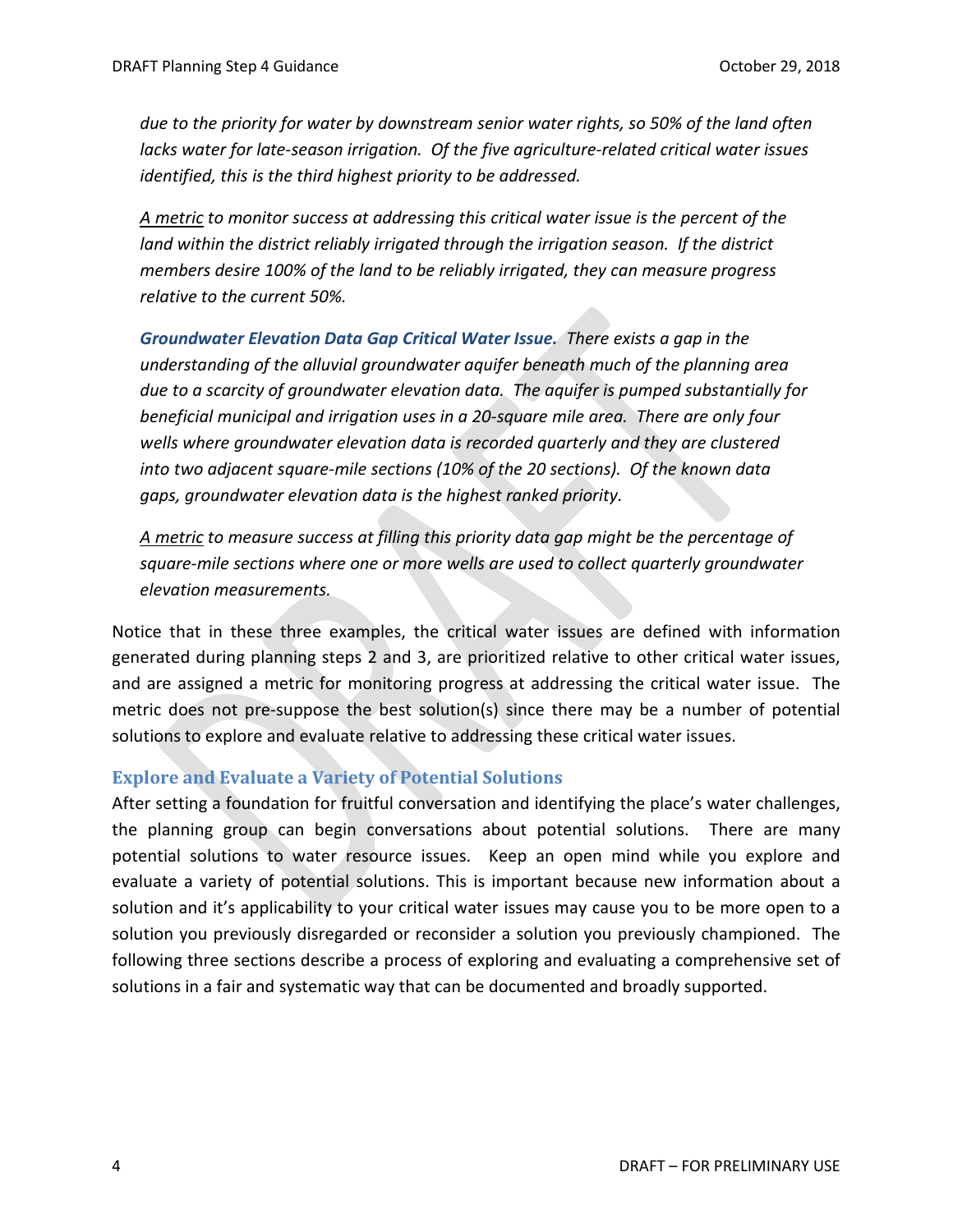#### <span id="page-10-0"></span>**Develop a System for Evaluating Solutions**

The planning group should consider developing a "Decision Support Framework" to guide them in the selection of solutions to address critical water issues. A decision support framework is a tool that will help answer the fundamental question: *Is this the right solution, or mix of solutions, to help address the critical water issue?* It will help the planning group use pre-established criteria to evaluate a variety of potential solutions and make choices that the planning group, the larger community, funders, regulatory agencies, and others, will understand and support. It helps ensure that all potential solutions are fairly considered and evaluated in a consistent manner. Use of a decision support framework can help bring legitimacy to the planning process and the plan it produces.

#### **Solution Evaluation Methods**

Some approaches that planning groups might consider include:

- Alternatives analysis
- Cost-benefit analysis
- Multi-criteria decision analysis
- Prioritization matrix/matrix ranking
- Results chain framework
- Scenario planning
- Structured decision making

Example of decision support tools include:

- Agent-based modeling
- Conceptual models
- Decision support system
- Spatial analysis tools
- Atlas prioritization tool
- NetMap

A common evaluation method is a matrix to evaluate solutions based on multiple criteria such as cost, expected benefits, size or scale, time to implement, risk, availability of funding, secondary benefits, technical difficulty, community support, and more. Each of the criteria can be assigned a weight and ultimately each solution can be scored as a way to compare them for prioritization.

#### <span id="page-10-1"></span>**Learn About Many Potential Solutions**

Given the diversity of perspectives within the planning group and the larger community, it is important to explore and learn about a wide range of potential solutions as a group before deciding which ones to apply to your critical water issues. Different planning participants likely have different levels of familiarity and understanding of different water solutions. This is an opportunity to learn together and be open to both common and innovative ideas.

Section II of this document, Water Resource Solutions Toolbox, provides a list of solutions and descriptions, but is not all-encompassing. The Department is also working with others to develop case studies that demonstrate past success in Oregon. The unique circumstances in a planning area, or smaller sub-area, may lend themselves to creative solutions that the planning group might consider.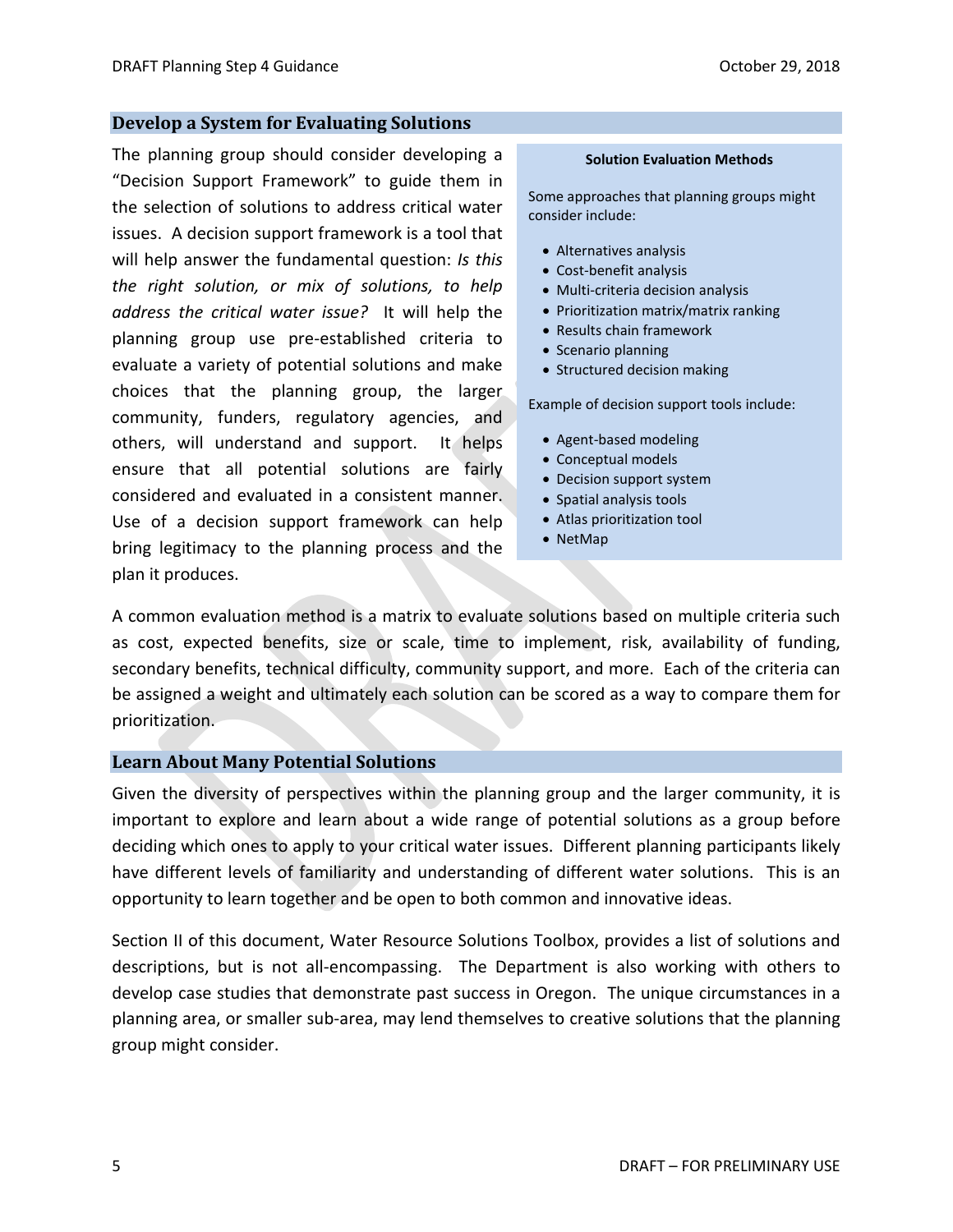Learning about solutions may be more effective if it involves a combination of background research, presentations from specialists, field tours, and group discussions. This is a good time for field visits to see and discuss solutions already employed in the planning area, or nearby. For instance, if the group is considering a storage solution, it may be helpful to visit an existing reservoir or aquifer recharge project and learn about its design, location, construction and maintenance costs, the funding mechanism, uses of the stored water, benefits, permitting requirements, and any challenges encountered in the construction or operation of the project.

Flyers and other informational materials about past solutions from the planning area, other parts of Oregon, other states, or even other countries may provide useful background information on potential solutions. Soil and Water Conservation Districts, watershed councils, state and federal agencies, tribes, cities, districts and other entities may have existing information on potential solutions that the planning group could use or reference.

## <span id="page-11-0"></span>**Evaluate Solutions Using the System**

After identifying or developing a system for evaluating solutions and exploring a variety of potential solutions, apply the evaluation system to the potential solutions to 1) learn if/how they might address the identified critical water issues and 2) determine a priority list of solutions. Remember to engage the planning group and communicate the results of this analysis. If not covered in the evaluation of the solutions document the benefits and barriers to implementing the solutions as well as identify where integrated solutions may exist.

Describe Benefits of and Barriers to Implementing Solutions. When potential solutions have been evaluated, the qualities and potential benefits can be described and any apparent barriers to implementation discussed and documented. Identifying benefits and barriers will be helpful later on when determining what next steps are needed to pursue a solution and when trying to gather strong support for pursuing the solution.

Develop Integrated Solutions Where Practical. *Integrated Solutions* are linked or related solutions that work together to solve problems or manage water more effectively than a single, discreet solution could alone. For example, upgrading an irrigation system often involves several discreet solutions integrated in a larger system that can produce multiple benefits. It may involve a modern surface diversion or variable speed pump, a pipeline to replace a canal, an efficient application method such as a center-pivot, soil moisture sensors, water transactions such as an allocation of conserved water, and possibly even a system of tail-water recovery and reuse. Such an irrigation efficiency project integrates solutions and can produce numerous benefits for the farmer, the stream and the community: permanently increased summer streamflow, improved farming productivity, reduced soil erosion, improved water quality, and enhanced management flexibility.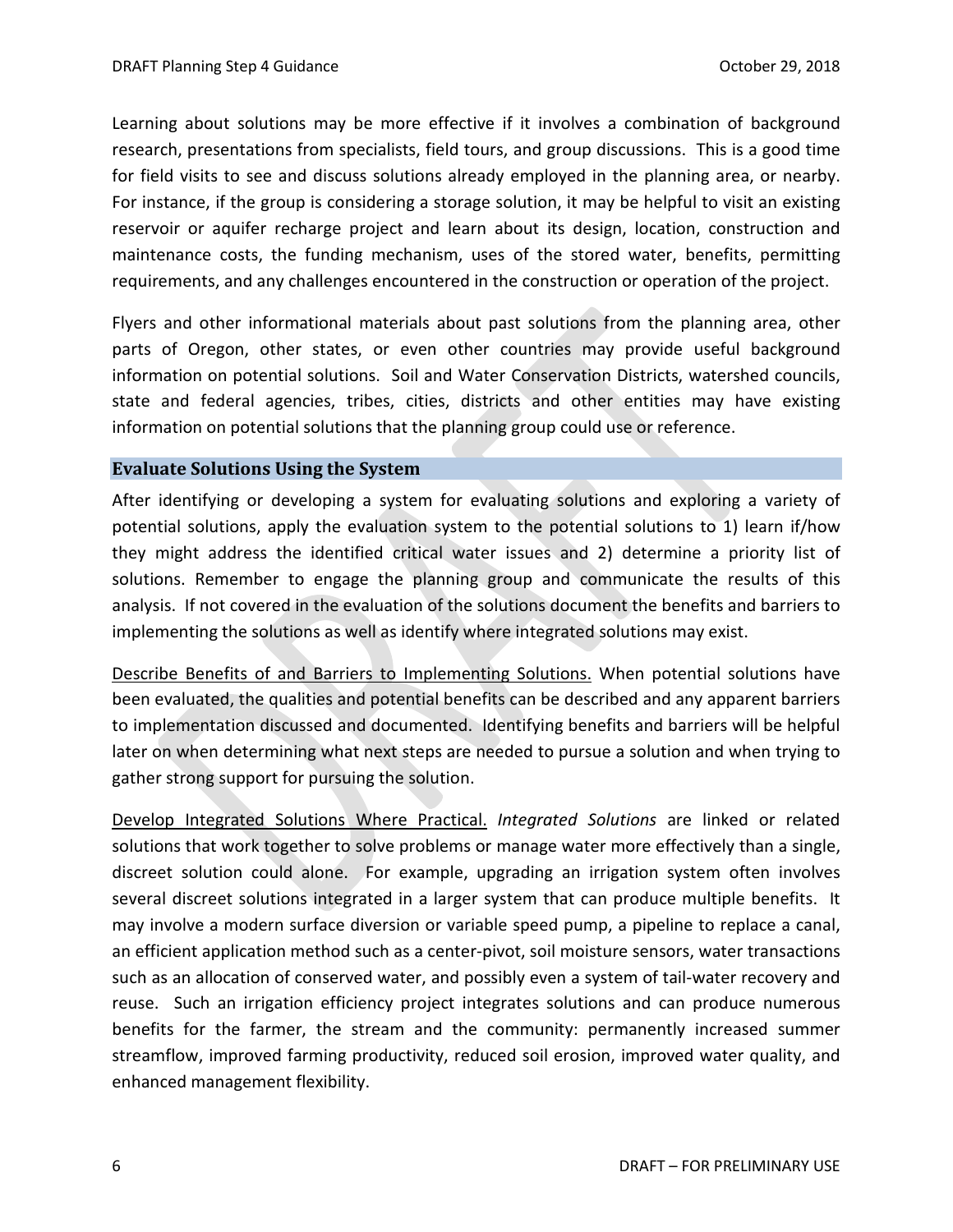Another example is how treated municipal wastewater can be reused, with some state permits, by piping and applying the wastewater to wetlands, or to irrigate farmland, instead of discharged to a stream. The results are that a beneficial use is achieved with the treated wastewater, stream water quality is improved, and the city can cost-effectively meet its regulatory requirements.

Finally, by looking at solutions as an entire package, you may be able to negotiate different tradeoffs or outcomes with partners. A solution in isolation may not be appealing to one partner, but in the context of a package of solutions, it may become more acceptable.

Prioritize Solutions to Pursue. With an understanding of both the critical water issues and the potential solutions and their relative qualities and applicability, a prioritized or tiered list of solutions can be made to address the critical water issues. Prioritization may involve ranking solutions, placing solutions into types/categories (e.g., instream, agriculture, municipal, or integrated) or tiers (e.g., high, medium, low priority), or a combination.

Identify Recommended Actions (Next Steps) for Priority Solutions. Once priority solutions are identified it is important to determine what next steps must be taken to pursue implementation of that solution. For example, if a group identifies on-farm efficiency as a priority solution, recommended actions may include 1) surveying landowner interest, 2) using or building upon existing conservation programs doing this work, 3) developing a cost estimate, 4) applying for a Feasibility Study Grant or other funds to determine feasibility of specific onfarm efficiency projects. A solution may have one or more corresponding recommended actions. A planning group may choose to identify recommended actions at the beginning of Planning Step 5 instead of at the end of Planning Step 4.

## <span id="page-12-0"></span>**Document Planning Step 4 Results**

Documenting the results of Planning Step 4 will help the planning group capture the information for future use in plan development and funding applications. It will help capture which solutions are supported by the planning group and justify the value of a solution by noting the benefits the solution brings or what critical water issues it helps address. When thinking about how to present information, the group should think about what their placebased plan might look like and how the Step 4 report might set the group up for efficient development of their plan. The planning groups should familiarize themselves with how information is organized in [Oregon's Integrated Water Resources Strategy](https://www.oregon.gov/OWRD/programs/Planning/IWRS/Pages/default.aspx) and consider using a similar approach (though this is not required).

An example report template is provided in Appendix B: Example Template for Water Solutions Report. The group can modify this template or compile summary materials using a different format. Generally speaking, it is helpful to document what you did for each of the steps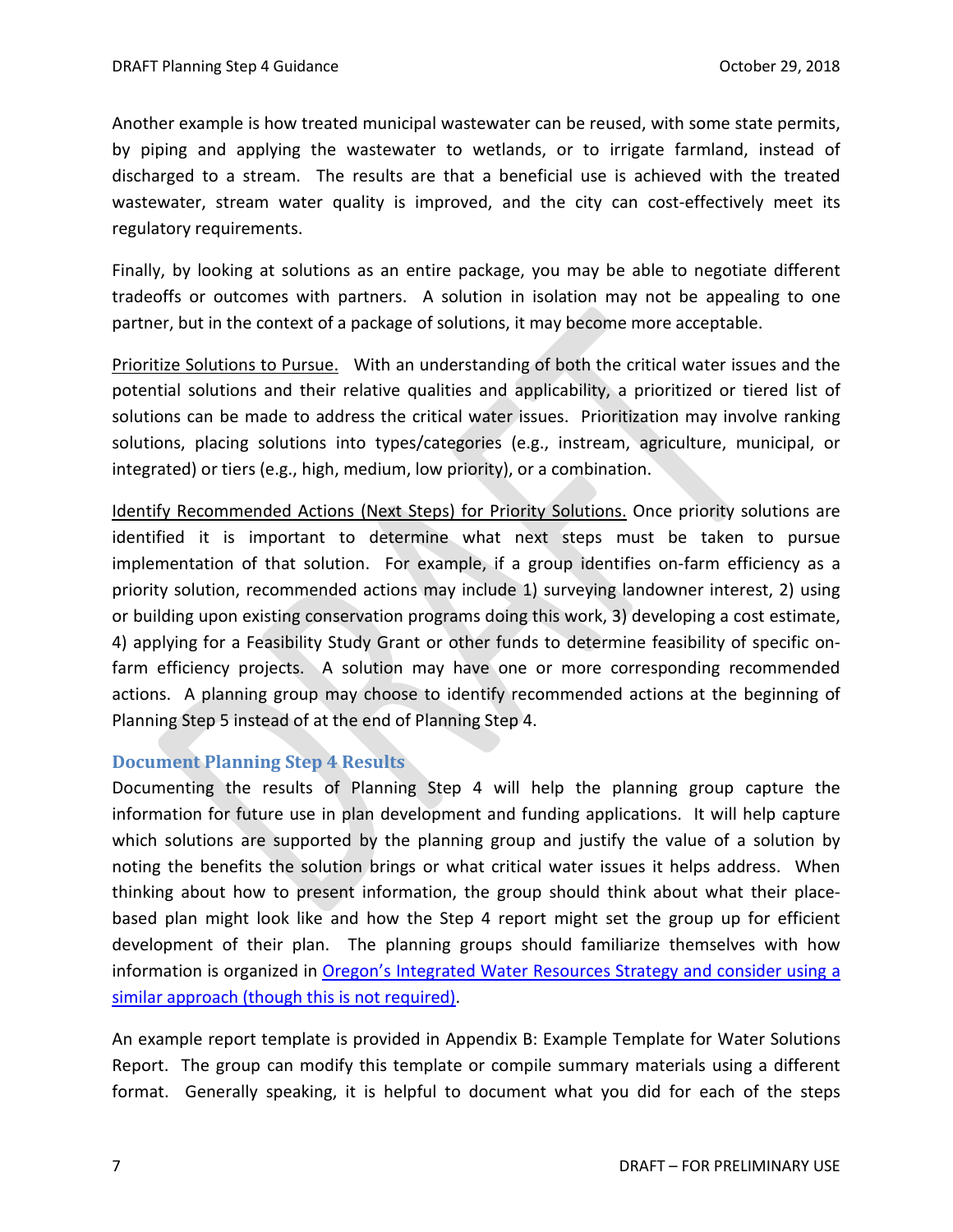identified in Section I of the guidance. This will capture the critical water issues identified as well as how and why solutions were selected and any recommended actions also identified. That information will likely be a useful reference later when pursuing solutions. In general, action-oriented information should be at the front of the document with technical analyses at the back of the document. Information should be conveyed in an easy to read format, with images, tables, and graphics presenting as much information as possible.

There should be a clear process for ensuring buy-in of the final written summary. Partners should be given ample time to review the written materials and they should be approved using the decision-making process outlined in the governance agreement. Talk with planning group participants about what time they might need for review early in Planning Step 4 to account for what they need in the step timeline/schedule. Consider developing a consensus summary of Step 4 to document points of agreement and accompany the Water Solutions Report.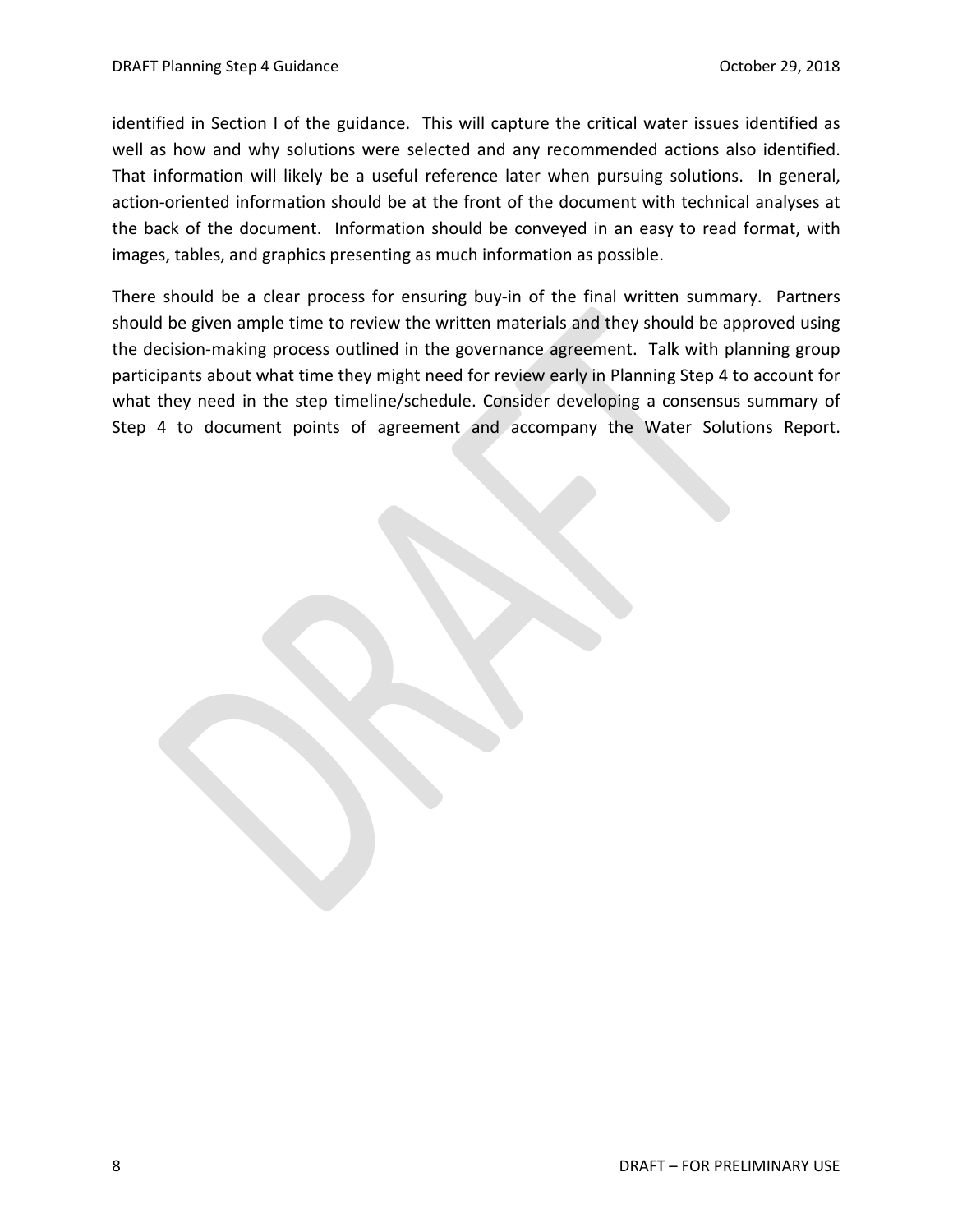# <span id="page-14-0"></span>**Water Resource Solutions Toolbox (Forthcoming)**

The following are categories of water resource solutions which should be explored by the planning group. The first nine (9) categories are described in the 2015 Draft Guidelines beginning on page 11 and should be reviewed there. The category *Water Markets and Mitigation* has been added to the original 9 categories. But, the list is not all-encompassing and deliberately includes an "other?" category recognizing that new and innovative solutions are possible, welcome, and needed. Additional resources are being developed to help groups explore potential solutions and understand how and when to employ them.

- 1. Efficiency and Conservation Measures
- 2. Built and Natural Storage
- 3. Water Right Transfers & Management Agreements
- 4. Water Reuse, Rainwater Harvesting, & Non-Traditional Methods
- 5. Infrastructure Maintenance & Replacement
- 6. Watershed & Habitat Restoration
- 7. Instream Flow Protections
- 8. Water Quality Protections
- 9. Monitoring
- 10. Water Markets & Mitigation
- 11. Other?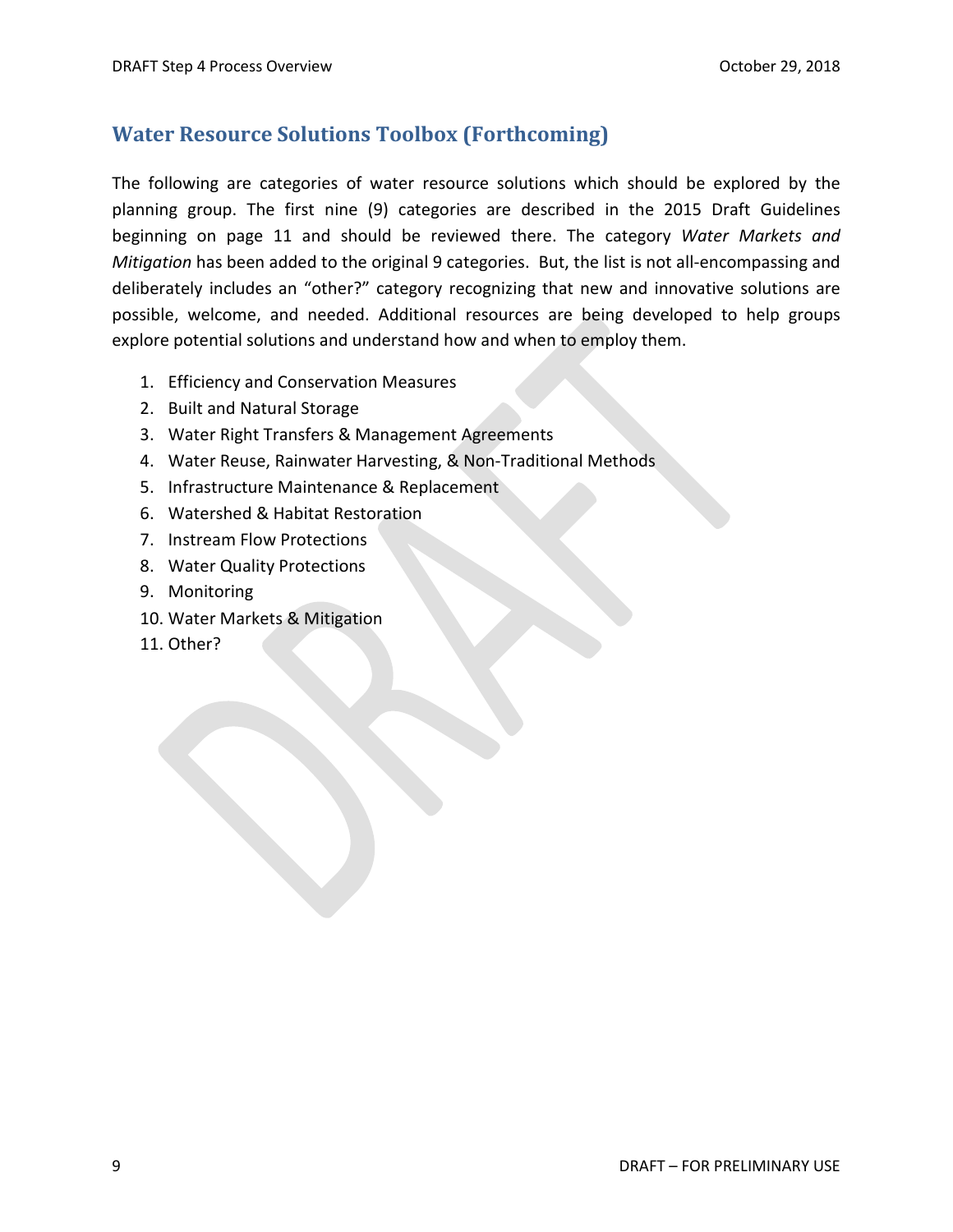# <span id="page-15-0"></span>**Appendix A. Engagement Considerations**

Engagement is a very important part of collaborative water planning. The planning group should continually evaluate how well it is engaging partners as well as stakeholders and citizens that aren't sitting at the planning table. As defined by the Center for Advances in Public Engagement:

*Public engagement is a process that brings people together to address issues of common importance, to solve shared problems, and to bring about positive social change.*

The Planning Group should build on their existing Communication and Outreach plan and develop engagement strategies specific to each planning step. Begin by listing out key audiences for each step.

Some things to keep in mind as you're developing engagement strategies:

**Know your audience.** When trying to understand and

#### **Benefits of Engagement**

- $\checkmark$  Helps people weigh a variety of perspectives and listen to each other's views.
- $\checkmark$  Builds common understanding, manages differences, and establishes direction for moving ahead on tough issues.
- $\checkmark$  Builds trust and improves communication between members of the planning group and the broader public.
- $\checkmark$  Creates new opportunities for citizens to become involved in public problem solving and decision making.

describe water needs, it is important think of your key audiences and what is important to them. Ask your partners about the different ways water is used in your place. Do some strategic outreach to water users to inform your approach. What do they care about? What messages will resonate with them? What are the barriers to their participation?

**Make it easy.** Before you engage these audiences think about how you meaningfully engage them while requiring minimal resources from them – make it easy for them to engage. Be sure to tailor your requests based on what you know about the different audiences and their ability to participate. Engagement may take significant coordination – we suggest having a coordinator for this who has limited other responsibilities within the planning effort.

**Be strategic.** Don't forget that any engagement effort provides an opportunity to inform people about the planning effort and build new partnerships. Make sure everyone you engage learns the basics about the planning effort and knows how to stay engaged if they are interested.

**Ask what they need.** Long-term engagement and partnerships are built on reciprocity. Make sure you ask what they need even if it has nothing to do with what you need – it may lead to interesting places.

**Circle back.** People generally want to know how their feedback and input is used. Make sure to build in continuous feedback loops so that people can understand how they have influenced the process or outcomes.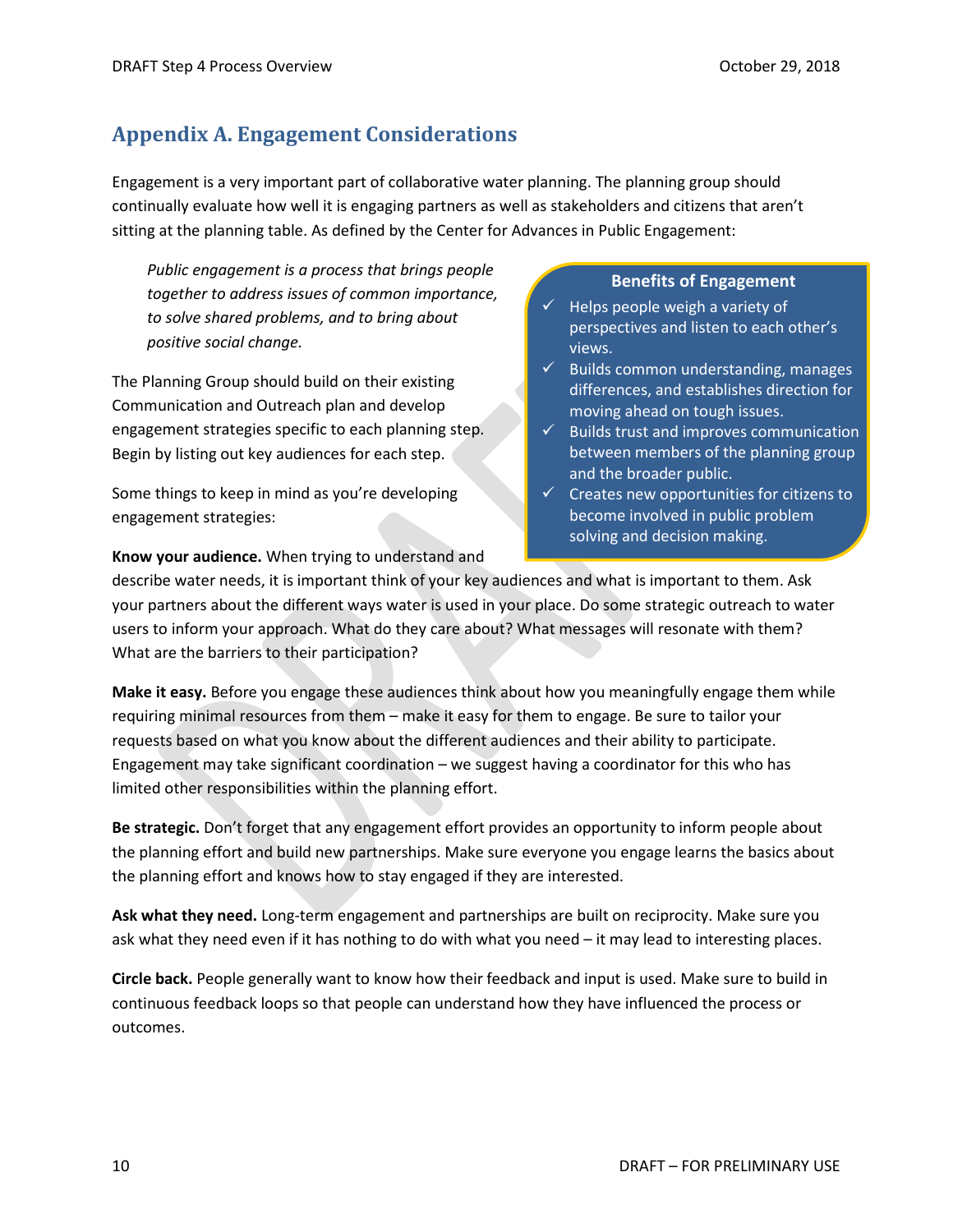# <span id="page-16-0"></span>**Appendix B. Example Template for Water Solutions Report**

- **CONCENSUS SUMMARY OF CRITICAL WATER ISSUES**
- **CONCENSUS SUMMARY OF SOLUTIONS/RECOMMENDED ACTIONS**

#### **INTRODUCTION AND BACKGROUND**

- o Map of the planning area
- o Overview of planning process and stakeholder engagement
- o Optional: Summary of findings from the Planning Step 2 and 3 Reports
	- **Hydrologic Setting**
	- **Instream, Municipal, Agriculture**
	- **Water Quality, Climate Change, Natural Hazards**
	- Data Gaps

## **CRITICAL WATER ISSUES IDENTIFIED**

- o Description of how the critical water issues were determined
- o Description of data gaps that need to be filled
- o Prioritization of critical water issues
- o Critical water issue problem statements and metrics

### **EVALUATION OF POTENTIAL SOLUTIONS**

- o Method(s) used to evaluate potential solutions
	- **What methods were selected**
	- How the methods were selected/formed
	- $\blacksquare$  How the methods were applied
- o Spectrum of potential solutions explored
- o How the potential solutions were explored
	- **Background research and sources of information consulted**
	- **Expert presentations**
	- $F_i$ Field tours
- o Results of evaluation
	- Potential benefits of each solution
	- **Potential barriers to implementation of each solution**
	- Opportunities identified for integrating solutions
	- Prioritized/tiered list of solutions
	- Recommended actions